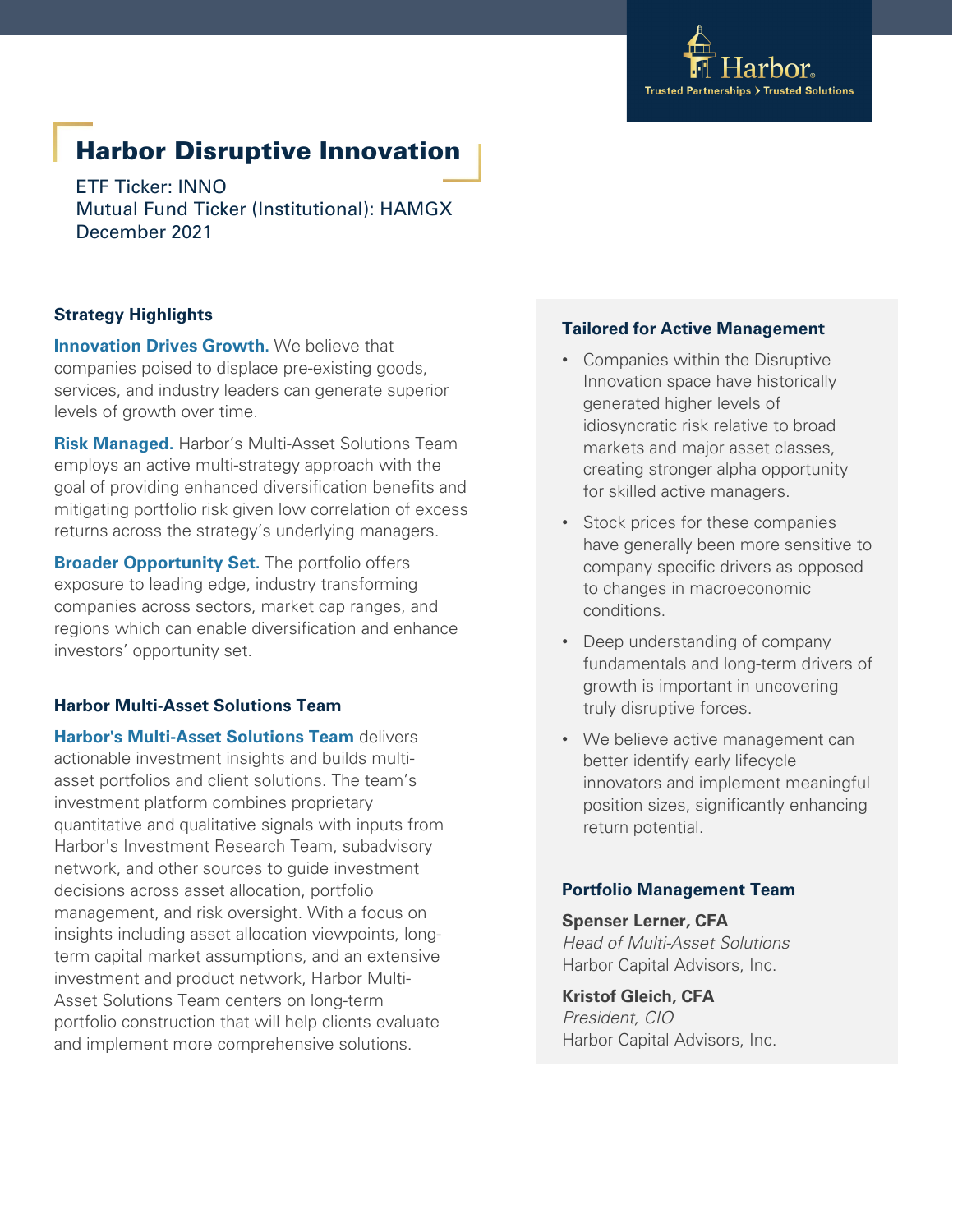#### **Overview**

**Harbor Disruptive Innovation** invests primarily in equity securities, principally common and preferred stocks of all cap companies. Under normal market conditions, the strategy invests at least 80% of its net assets, plus borrowings for investment purposes, in securities of U.S. domiciled companies. Harbor Disruptive Innovation employs a multi-strategy approach to achieve its investment objective. As the investment adviser to the Fund and ETF, Harbor Capital assumes responsibility of selecting and overseeing underlying managers for the Fund. Each underlying manager is responsible for submitting a model portfolio to Harbor Capital, which the portfolio managers will implement in their discretion. The strategy seeks to invest in companies that are innovative and disruptive. The strategy defines disruptive innovation as those companies that are generating secular growth that is typically tied to accelerating shifts in the global economy. The strategy may invest up to 20% of its total assets in the securities of foreign issuers, including issuers located or doing business in emerging markets.

#### **Objective**

**Harbor Disruptive Innovation** seeks long-term growth of capital.

#### **Investment Philosophy**

We believe that innovative companies displacing pre-existing goods, services, and industry leaders will generate rapid increases in market share gains followed by structurally higher margins and profitability at scale. Companies providing increased efficiencies and utility while generating superior levels of earnings growth are best positioned to deliver excess returns over a market cycle.

- Unprecedented technological advancements are providing an increasing opportunity set
- Companies effectively addressing unmet needs possess long duration growth opportunities and superior alpha potential
- Disruptive innovators tend to produce higher levels of idiosyncratic risk and are therefore less economically sensitive
- Space is well tailored for active management as stock prices are more driven by company-specific results
- True innovators can be uncovered across styles, sectors, capitalizations, and regions providing diversification benefit
- Disruptive Innovation has historically provided lower levels of excess return correlation versus other active strategies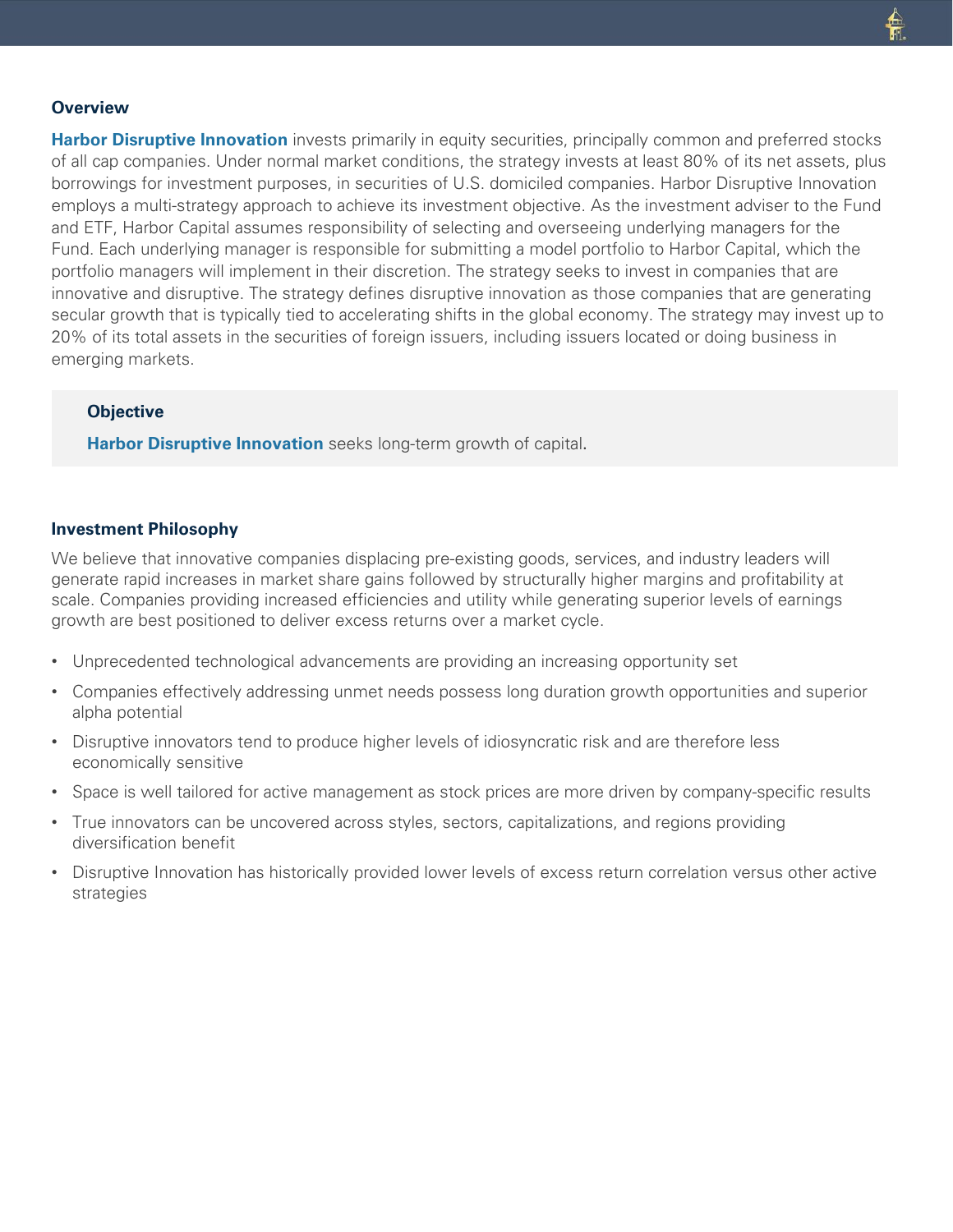#### **Investment Process**

Harbor Disruptive Innovation combines our deep expertise and capabilities in manager selection and multi-asset investing. Through our rigorous manager due diligence, we have selected a network of five specialized asset managers to contribute allocations to the overall Disruptive Innovation portfolio. The underlying managers were selected employing a framework designed to provide enhanced diversification benefits and mitigate overall portfolio risk given low correlation of excess returns.



### **Potential Benefits of Harbor's Multi-Strategy Approach**

- **Philosophical Diversification:** Underlying managers have their own distinct philosophies and definitions of disruption & innovation
- **Alpha & Security Selection Diversification:** The managers have differentiated processes for identifying securities that demonstrate disruption & innovation
- **Sector & Industry Group Specialization:** Each manager has biases and/or specializations within certain sectors or industry groups
- **Increased Level of Risk Management:** Diversification provided by varying strategies with low correlations to one another helps mitigate portfolio risk

Overall, the multi-strategy approach employed by Harbor Disruptive Innovation seeks to maximize riskadjusted returns and enables a stronger opportunity set of thematic beneficiaries and leading-edge company specific opportunities.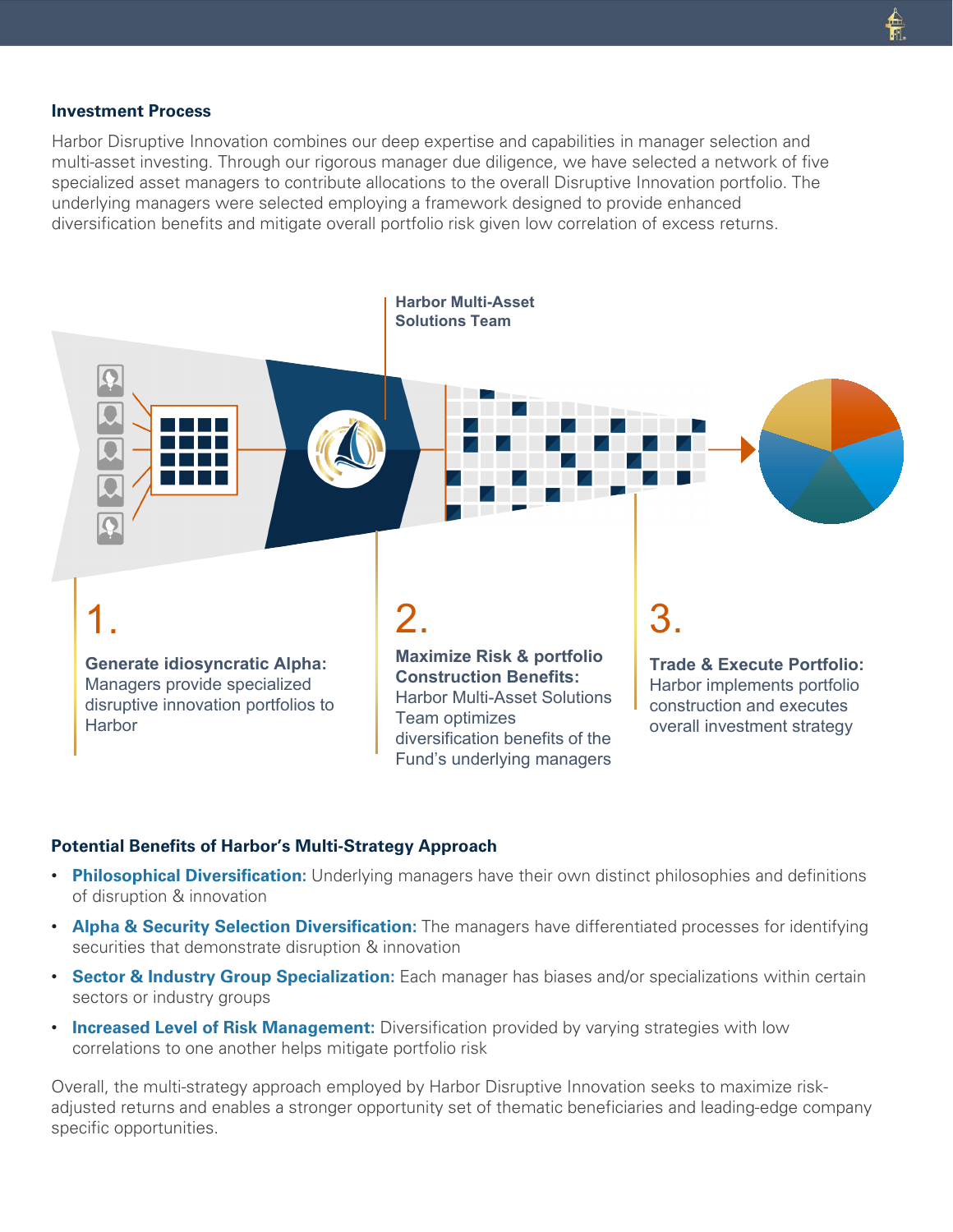| <b>Vehicle Details</b>                 | <b>ETF</b>                                | <b>Mutual Fund</b>                                                                           |
|----------------------------------------|-------------------------------------------|----------------------------------------------------------------------------------------------|
| Ticker                                 | <b>INNO</b>                               | HAMGX (Institutional)<br>HNMGX (Retirement)<br>HRMGX (Administrative)<br>HIMGX (Investor)    |
| Expense Ratio <sup>1</sup> (Gross/Net) | $0.75\%$ / $0.50\%$                       | HAMGX: 0.86% / 0.58%<br>HNMGX: 0.78% / 0.50%<br>HRMGX: 1.11% / 0.83%<br>HIMGX: 1.22% / 0.94% |
| Inception Date <sup>2</sup>            | 12/1/2021                                 | 11/1/2000                                                                                    |
| Investment Adviser                     | Harbor Capital Advisors,<br>Inc.          | Harbor Capital Advisors,<br>Inc.                                                             |
| <b>Benchmark</b><br>(primary)          | <b>S&amp;P 500 Index</b>                  | <b>S&amp;P 500 Index</b>                                                                     |
| <b>Benchmark</b><br>(secondary)        | Russell 3000 <sup>®</sup> Growth<br>Index | Russell 3000 <sup>®</sup> Growth Index                                                       |

1Expense ratio information is as of the Fund's current prospectus, as supplemented. The Adviser has contractually agreed to limit the Mutual Fund's operating expenses, excluding interest expense (if any) to 0.50%, 0.58%, 0.83% and 0.94% for the Retirement Class, Institutional Class, Administrative Class and Investor Class, respectively, through August 31, 2022. The Adviser has contractually agreed to limit the ETF's total annual operating expenses, excluding interest expense (if any) to 0.50% through August 31, 2022.

2On September 1, 2021, the Harbor Mid Cap Growth Fund's name changed to the Harbor Disruptive Innovation Fund and the Fund's principal investment strategy changed.